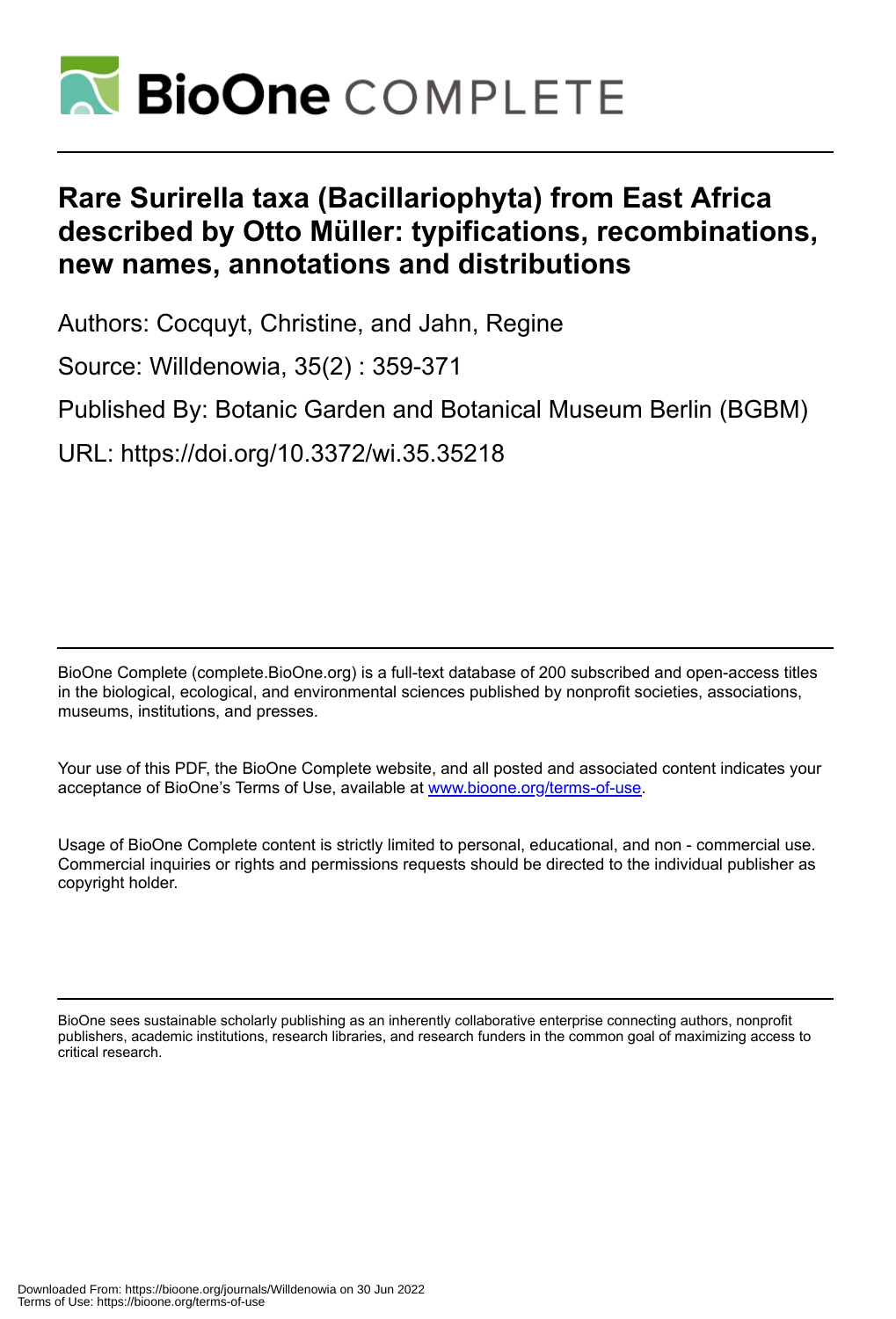CHRISTINE COCQUYT & REGINE JAHN

## **Rare** *Surirella* **taxa** *(Bacillariophyta)* **from East Africa described by Otto Müller: typifications, recombinations, new names, annotations and distributions**

#### **Abstract**

Cocquyt, C. & Jahn, R.: Rare *Surirella* taxa *(Bacillariophyta)* from East Africa described by Otto Müller: typifications, recombinations, new names, annotations and distributions. – Willdenowia 35: 359-371. – ISSN 0511-9618; © 2005 BGBM Berlin-Dahlem. doi:10.3372/wi.35.35218 (available via http://dx.doi.org/)

East African original material from which Otto Müller had described more than 100 new diatom taxa at the beginning of the 20th century was re-evaluated. In this paper nine of his names of *Surirella* taxa have been assigned lectotypes. For three taxa specimens were chosen from the original samples, for six taxa Müller's drawings have to serve as type, for three of these also an epitype is designated. Three taxa are elevated to species rank *(S. tumida, S. likomensis, S. africani-orientalis),* for the latter two species substitute names are validated. One taxon is synonymized. The distribution of the eight accepted taxa in East Africa is summarized from literature. Although rare, all but one have been recorded after Müller's first description. In addition to the above mentioned, these are *S. brevicostata, S. linearis* var. *elliptica, S. margaritacea, S. turbo;* only *S. panganensis* seems to be so rare that it has never been recorded since its first description.

#### **Introduction**

Algae material of the German "Nyassa-See- und Kinga-Gebirgs-Expedition" was discovered in the Botanical Museum Berlin-Dahlem (Jahn 1996). The samples belong to the material from which Otto Müller described over 100 new East African diatom taxa, of which 25 belong to the genus *Surirella* (Müller 1903, 1904, 1905, 1910, Müller in Schmidt 1904, Jahn 2002). Müller published good drawings and wrote detailed descriptions in German but in a journal that is not well accessible today. Recently, the diatom flora of East Africa has received renewed attention (i.e. Cocquyt 1998) and it became evident that Müller's taxa have to be reinvestigated to evaluate possible new or endemic species. Moreover, taxonomic problems need to be solved since many of the early described taxa of central East Africa by, amongst others, Müller had been sunk into synonymy by later researchers who believed in cosmopolitanism of these diatoms.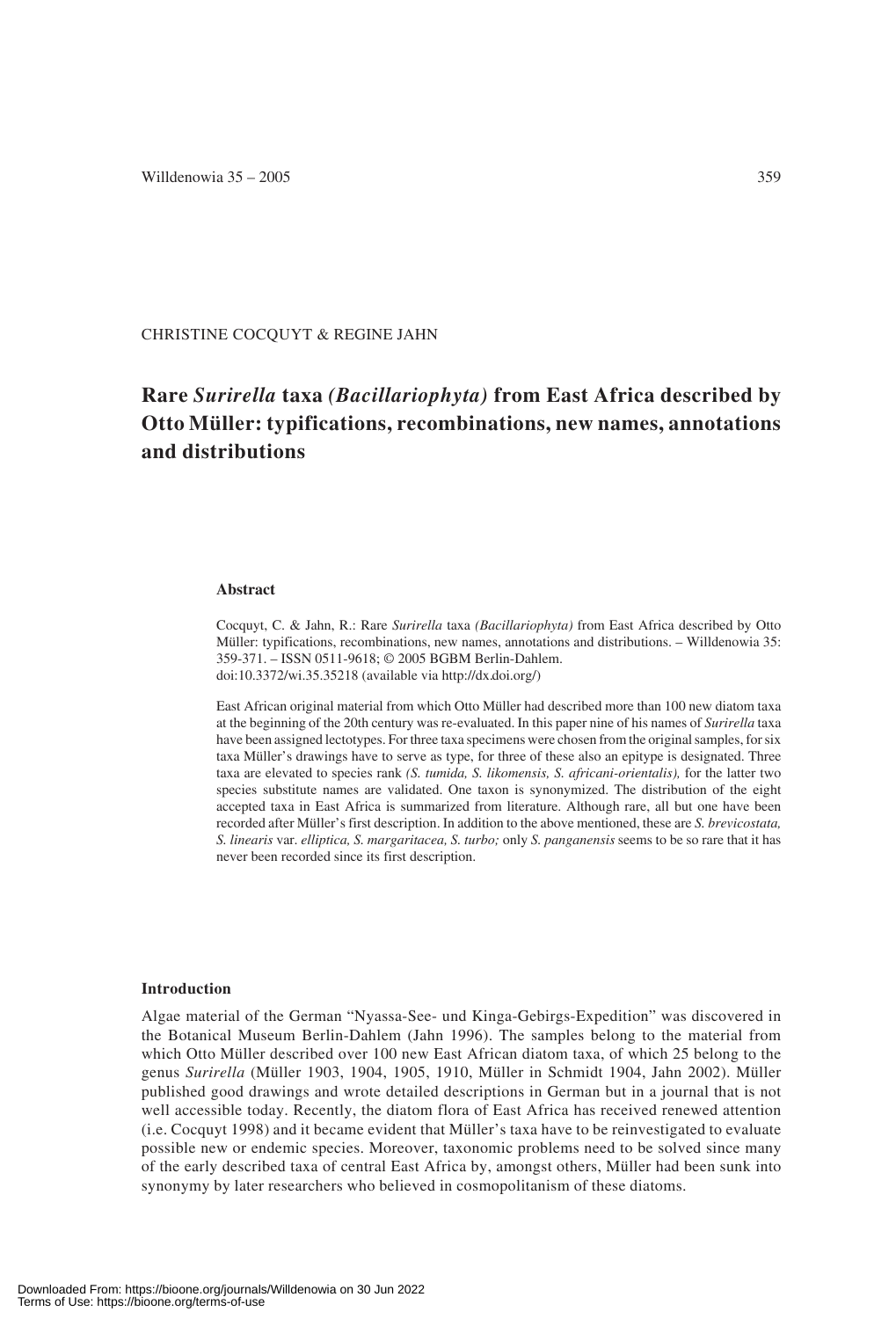With the advance of scanning electron microscopy (SEM) and molecular methods we are now beginning to understand that diatoms do have a tropical, regional or local distribution and many more species exist than had been expected. Therefore, it is essential to see and understand the species described by Müller to have a better idea of species variability and support for the description of new taxa from Lake Tanganyika and other lakes in the East African Great Rift area.

The present paper deals with nine rare *Surirella* taxa, described by Müller. In order to make his taxa available worldwide we translated his descriptions, lectotypified each taxon, and included modern light microscopy (LM) photographs of specimens from the original material. Distributions since Müller's first findings are added as well as taxonomic comments and nomenclatural changes. In addition to this publication, the data will be made available via the AlgaTerra Information System (Jahn & Kusber 2005).

#### **Material and methods**

Since the original slides by Müller are lost, the original samples, mostly dried material, available in the Botanical Museum Berlin-Dahlem (B) were used for lectotypification. The following samples were studied in this paper (text translated from German into English and as on the label of each sample; in most cases this text is in accord with Müller's list and his last two numbers (Müller 1903); current names of localites are in square brackets):

- B 2.0025: Lake Nyassa [Lake Malawi], near the island of Likoma [Malawi]. Sediment from 333 m depth. Collected by Fülleborn on 31 January 1900.
- B 2.0028: Swamp near Wiedhafen at Lake Nyassa [Lake Malawi, Tanzania]. From the top of the water. Collected by Fülleborn on 31 January 1899.
- B 2.0032: River Baka, Konde-Land [Tanzania]. Plankton. Collected by Fülleborn in December 1898.
- B 2.0035: River Mbasi, near the inflow in Lake Nyassa [Lake Malawi, Tanzania]. In a quiet bay, which was covered with water chestnut (*Trapa natans* L.). Collected by Fülleborn on 27 April 1899.
- B 2.0036: River Songwe, about 1 hour from discharge into Lake Nyassa [Lake Malawi, Tanzania]. From the bank at lowest water level. Collected by Fülleborn on 2 November 1898.
- B 2.0038: Lake Malombe after discharge of Lake Nyassa [Lake Malawi], Malawi. Marshy pond, water 1-2 m deep, flowed through by the River Shire. Collected by Fülleborn on 3 February 1900.
- B 2.0039: As B 2.0038 but collected on 7 February 1900. Label has extra word "Diatoms".
- B 2.0040: As B 2.0038. Label has extra words "Polycystis, Aphanothece".
- B 2.0041: As B 2.0038. Label has extra word "Plankton".
- B 2.0042: Lake Rukwa not far from the left bank of the River Songwe [Tanzania]. From marshy bank, shallow water has firm sediment. Collected by Fülleborn on 26 June 1899. Label has extra words (translated) "thick cover of algae and other water plants".
- B 2.0053: In a watercourse near the hot springs of Utengule [Tanzania]. Collected by Fülleborn on 6 November 1899.
- B. 2.0059: Doubtful sample. Even Müller (1903) was not sure about the origin of this sample (from Ruaha-plankton. Iringa, or Nyassa [Malawi]-plankton near Langenburg) and about the collecting date (7 December 1898?).

The following material from Lake Tanganyika was used and is deposited at the Botanical Garden in Meise, Belgium (BR):

ACBUA 645: Plankton sample taken in the littoral zone of Lake Tanganyika near Resha, 52 km south of Bujumbura, Burundi, collected on 9 May 1986 by A. Caljon. Rocky coast interspersed with a few sandy beaches.

The samples were oxidized with peroxide and embedded in Naphrax to obtain new microscopic slides. Investigations were done both at the Botanic Garden and Botanical Museum Berlin-Dahlem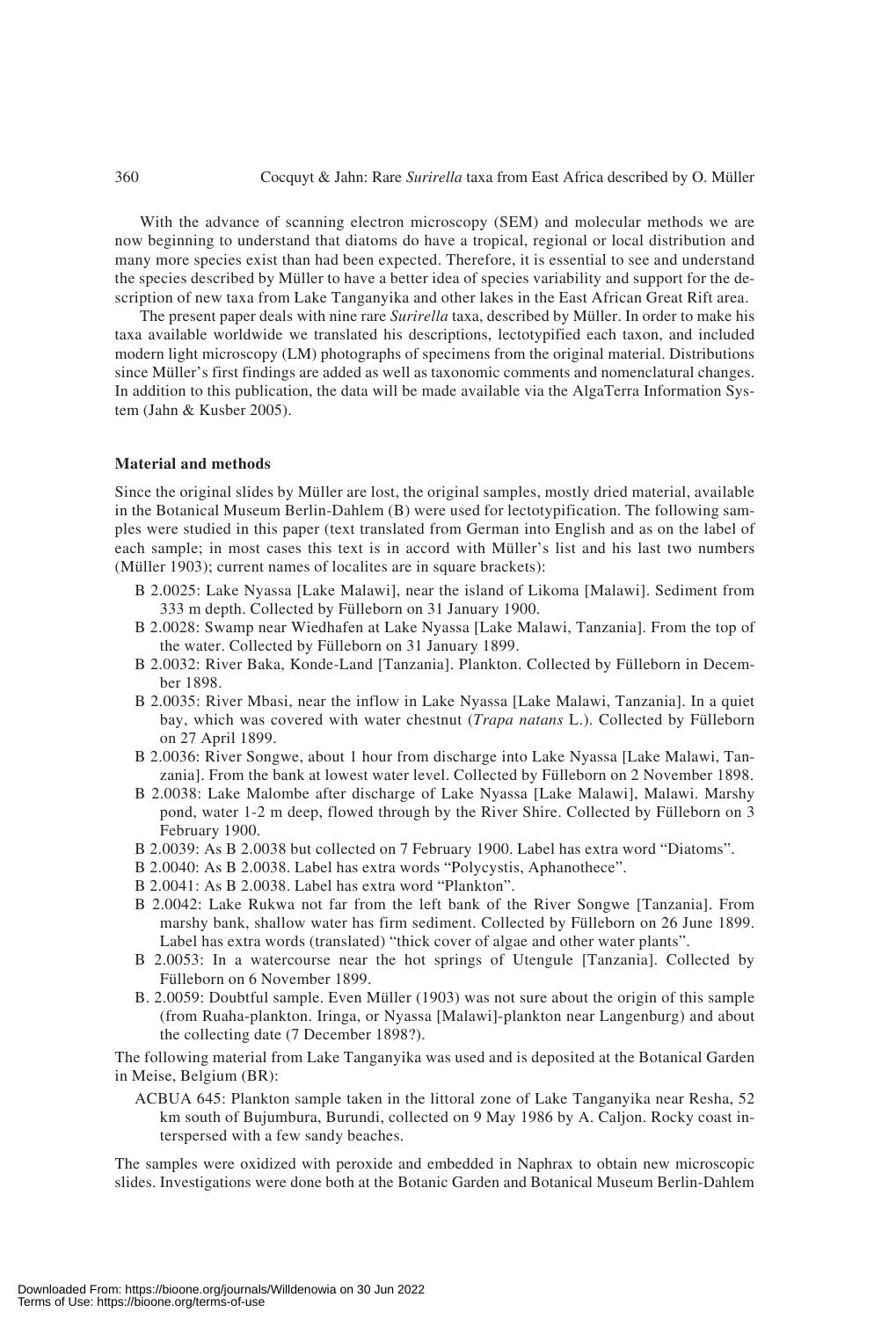(Germany) and at the laboratory of Protistology and Aquatic Ecology, Ghent University (Belgium), with a Zeiss and a Leitz Diaplan microscope, respectively. Most of the micrographs were taken with Nomarski differential interference contrast (DIC) at a magnification of 20×, 40×, 63× (oil immersion) and 100× for the smallest specimens.

#### **Results and discussion**

*Surirella tumida* (O. Müll.) Cocquyt & R. Jahn, **comb. nov.**

≡ *Surirella bifrons* var. *tumida* O. Müll. in Bot. Jahrb. Syst. 34: 27, t. 1, fig. 2. 1903; additional figure in Schmidt, Atlas Diatomaceenkunde: t. 245, fig. 9. 1904.

Lectotype (designated here): [icon] Müller 1903: t. 1, fig. 2; here reproduced as Fig. 1. Type locality: Lake Malombe after discharge of Lake Nyassa [Lake Malawi, Malawi]. – Epitype (designated here): slide B 400 040 179 (the valve representing the epitype is here illustrated in different foci as Fig. 2-3). Locality of the epitype: Lake Malombe after discharge of Lake Malawi, Malawi (sample B 2.0038).

– *Surirella biseriata* var. *bifrons* (Ehrenb.) Hustedt sec. Hustedt (in Schmidt 1911) pro parte.

Translated into English, Müller's description reads (1903: 27-28): "Valves broad lanceolate with acute poles, costae not very distinct, sometimes stronger, 1.7 in 10 μm, divergent from the middle of the valve towards the poles, reaching the pseudoraphe. Strong alae near the margins with distinct wing projection. Pseudoraphe a continuous line. Length: 102-127 μm, width: 58-70 μm. Width-tolength ratio 1:1.6-2. – Lives in Lake Nyassa [Lake Malawi] near Likoma on the bottom at 333 m depth (25), in Lake Malombe and its plankton (40-41), in Lake Rukwa not far from the river Songwe (42), in a watercourse near the hot springs of Utengule (53)."

*Typification*. – As no specimens in samples B 2.0025, 2.0040-41, 2.0042 and 2.0053 fitted the description and drawing of Müller, where he indicated the presence of *Surirella tumida*, we designate the epitype specimen from another sample of Lake Malombe where this taxon was present. The valve is somewhat smaller than the dimensions given by Müller: length about 100 μm, width: 55 μm, width-to-length ration 1: 1.8 and 2 costae in 10 μm.

*Taxonomy.* – Hustedt (in Schmidt 1911) and many later authors did not recognize Müller's African taxon but sunk it into synonymy with the European *Surirella biseriata* var. *bifrons*. Later, Hustedt (1942) distinguished even two formae in *S. biseriata* [var. *bifrons*], i.e. f. *punctata* F. Meister and f. *amphioxys* (W. Sm.) Hustedt, the first with many tiny spines on its valve face, but gave no information on the distribution of these taxa. The confusion already started with Hustedt's classification of *S. bifrons* Ehrenb. as a variety of *S. biseriata* Bréb. The difference between *S. bifrons* and *S. biseriata* is not so obvious in the LM as valve contour and the presence or absence of spines are no reliable characters. SEM investigations, however, show distinct characteristics: *S. bifrons* has a coarser valve structure and the striation is half as dense (see Krammer & Lange-Bertalot 1988). No SEM information is available for *S. tumida,* but the comparison of length and width between *S. tumida, S. bifrons* and *S. biseriata* shows a distinct difference between these three taxa (Table 1). Since *S. tumida* does not fit with and therefore cannot be a variety of *S. bifrons* (own observation of the type material in the Ehrenberg collection, unpubl. data) we decided to elevate Müller's taxon to species rank.

*Distribution. –* Originally reported from Lake Malawi, Lake Malombe, Lake Rukwa and near a hot spring in Utengule (Tanzania) (Müller 1903), this taxon was reported subsequently from Lake Malawi (West 1907, Van Meel 1954) and Lake Victoria (West 1907, Wołoszyńska 1914, Van Meel 1954).

#### *Surirella likomensis* Cocquyt & R. Jahn, **nom. nov.**

≡ *Surirella bifrons* [var. *tumida*] f. *minor* O. Müll. in Bot. Jahrb. Syst. 34: 28, t. 1, fig. 3. 1903; additional figure in Schmidt, Atlas Diatomaceenkunde: t. 245, fig. 10. 1904.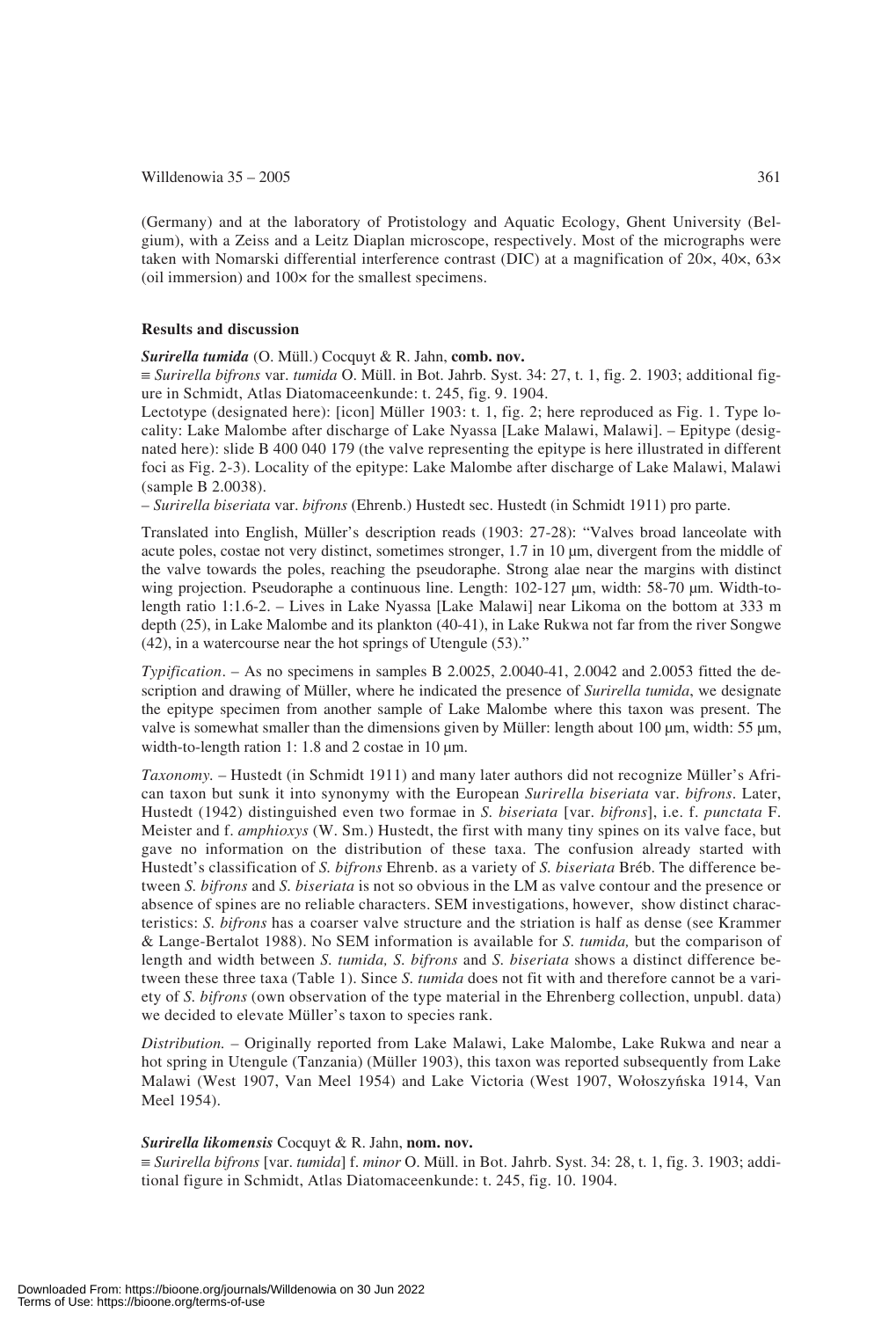

Fig. 1-3: *Surirella tumida,* lectotype [Müller's published drawing (1903: t. 1, fig. 2) of *S. bifrons* var. *tumida*] (1); different foci of the epitype valve [slide B 400 040 179] (2-3); 4-5: *S. likomensis,* lectotype [Müller's published drawing (1903: t. 1, fig. 3) of *S. bifrons* f. *minor*] (4), and epitype [slide B 400 040 180] (5). – Scale bars  $= 10 \mu m$ .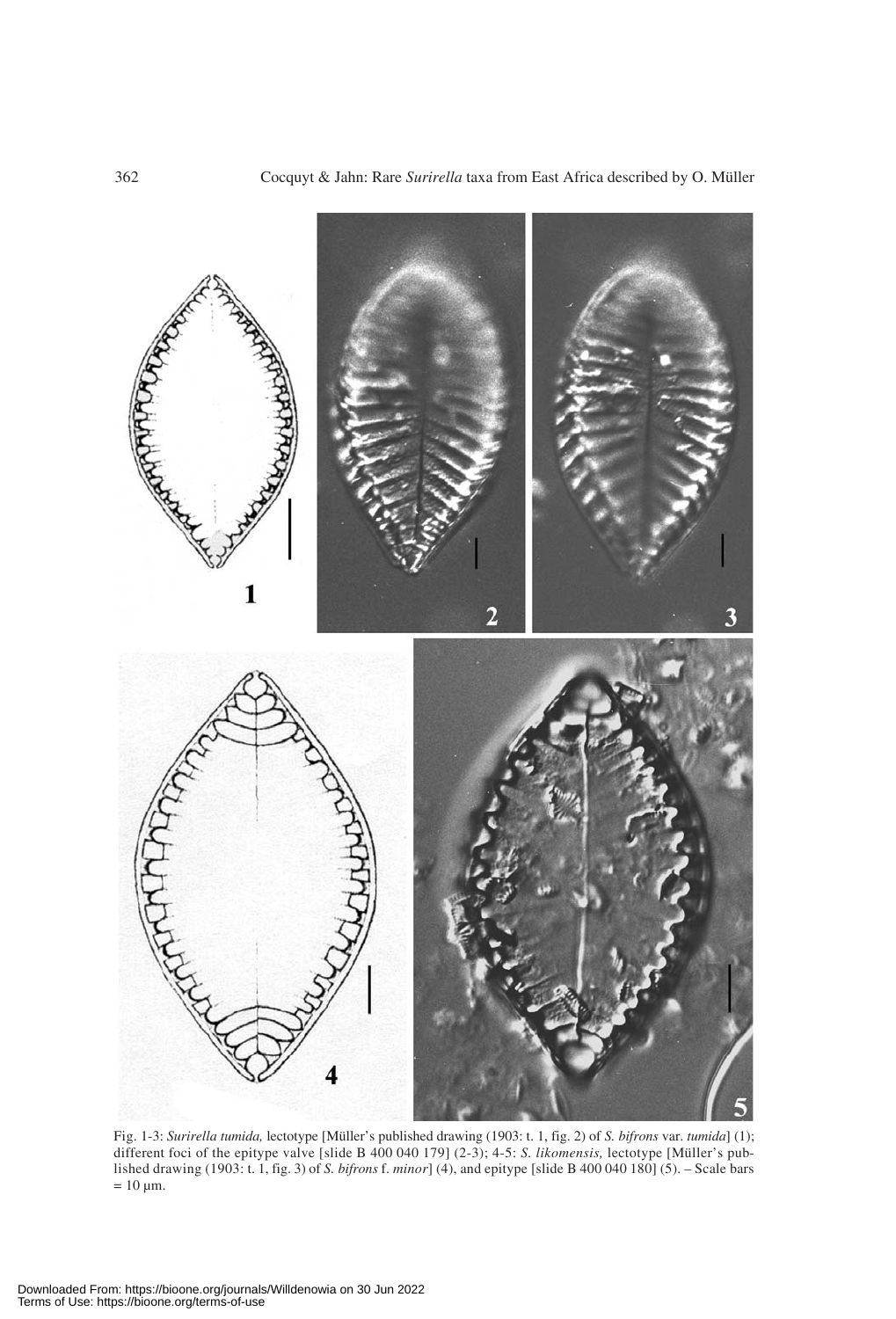Lectotype (designated here): [icon] Müller 1903: t. 1, fig. 3; here reproduced as Fig. 4. Type locality: Lake Nyassa [Lake Malawi] near Likoma on the bottom. – Epitype (designated here): slide B 400 040 180 (the valve representing the epitype is here illustrated as Fig. 5). Locality of the epitype: Lake Malombe after discharge of Lake Malawi, Malawi (sample B 2.0039). – *Surirella biseriata* var. *bifrons* (Ehrenb.) Hustedt sec. Hustedt (in Schmidt 1911) pro parte.

Translated into English, Müller's description reads (1903: 28): "Valves like var. *tumida*; the costae form closed fields near the poles; distinct wing projection; 2 costae in 10 μm. Length: 85- 95 μm, width: 49-60 μm. Width-to-length ratio 1:1.6-1.7. – Lives in Lake Nyassa [Lake Malawi] near Likoma on the bottom (25), in a watercourse near the hot springs of Utengule (53)."

*Typification.* – Since no specimen was found, the lectotype is Müller's illustration. The epitype of this taxon was chosen from a sample of Lake Malombe, a small lake in connection with Lake Malawi (= Lake Nyassa) forming the outlet of it, which was not mentioned by Müller. The epitype specimen fits well the description given by Müller, length: 84 μm, width: 54 μm, width-to-length ratio 1: 1.6. Only the number of costae with 1.8 in 10 μm is somewhat higher. Müller's observation that the costae form a closed field near the poles is distinctly visible on this epitype.

*Etymology*. – The species is named after Likoma, one of the two localities from which O. Müller described this taxon.

*Taxonomy.* – Hustedt (in Schmidt 1911) and many later authors did not recognize Müller's African taxon but sunk it into synonymy with the European *Surirella biseriata* var. *bifrons*. But the confusion already started with making *S. bifrons* a variety of *S. biseriata* (see above discussion under *S. tumida*). In the check-list of the East African Great Lakes (Cocquyt & al. 1993) *S. biseriata* [var. *tumida*] f. *minor* was put into synonymy with *S. biseriata* var. *tumida*. However, after observation of more material we are convinced that this synonymy is not correct and that *S. biseriata* [var. *tumida*] f. *minor* is a separate species, because no specimens were observed in the slides studied showing a gradually transition from *S. tumida* to *S. likomensis* and because, in addition, it cannot be a variety of *S. bifrons* (see under *S. tumida,* above). Moreover, the number of costae in 100 μm is higher in *S. likomensis* than in *S. tumida* (Table 1).

*Distribution. –* Besides Lake Malawi and in a watercourse near a hot spring in Utengule (Tanzania) (Müller 1903) this taxon was also reported from Sierre Leone (Woodhead & Tweed 1960) under the name of *S. bifrons* f. *minor* O. Müll.

*Surirella brevicostata* O. Müll. in Bot. Jahrb. Syst. 34: 34-35, t. 2, fig. 9. 1903; additional figure in Schmidt, Atlas Diatomaceenkunde: t. 246, fig. 11. 1904.

Lectotype (designated here): slide B 400 040 181 (the valve representing the lectotype is here illustrated as Fig. 11) (see also Cocquyt 2000, fig. 1E). Type locality: Lake Malombe after discharge of Lake Nyassa [Lake Malawi, Malawi] (sample B 2.0039).

= *Surirella tanganicae* G. S. West 1907: 166, t. 8, fig. 6 (depicted also in Hustedt 1942).

Translated into English, Müller's description reads (1903: 34): "Valve long linear with rounded or acute poles, margins sometimes faintly constricted. Costae short, 1.3 in 10 μm, marginal, forming right angles, with distinct wing projection, not reaching the pseudoraphe. Pseudoraphe a continuous line. The part of the valve face, not taken in by the costae, is punctuated or wrinkled by short, thin lines. Girdle linear with bluntly rounded poles, fenestrae broader than their supports. Length 118-150 μm, width 24-27 μm. Width-to-length ratio 1: 4.9-6.8. – Lives in the river Mbasi near the inflow in Lake Nyassa [Lake Malawi] (35), in a swamp near Wiedhafen at Lake Nyassa [Lake Malawi] (28), in Lake Malombe (39), in a watercourse near Utengule [Tanzania]  $(53)$ ."

*Typification.* – The valve on the lectotype slide fits the description by Müller, length: 132 μm, width:  $25 \mu m$ , width-to-length ratio 1:5.3. The number of costae of 1.5 in 10  $\mu m$  is somewhat higher.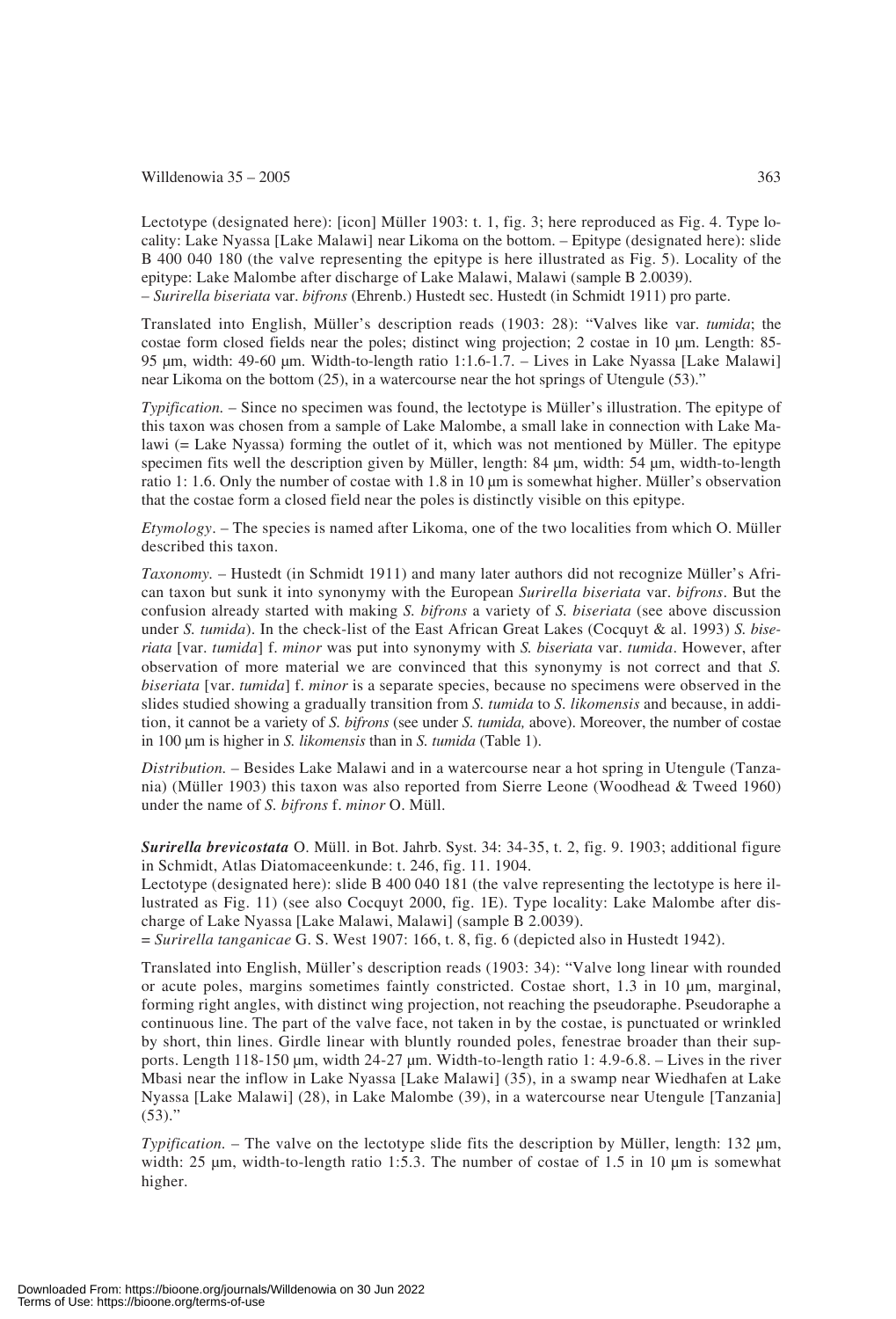| Length  | Width     | L/W Ratio   | Costae in 10 um |  |  |  |  |  |  |  |
|---------|-----------|-------------|-----------------|--|--|--|--|--|--|--|
|         |           |             |                 |  |  |  |  |  |  |  |
| 102-107 | 58-70     | $1.6 - 2$   | 1.7             |  |  |  |  |  |  |  |
| 98-160  | $46 - 53$ | $2.1 - 3$   |                 |  |  |  |  |  |  |  |
| 100     | 55        | 1.8         | 2               |  |  |  |  |  |  |  |
|         |           |             |                 |  |  |  |  |  |  |  |
| 85-95   | $49-60$   | $1.6 - 1.7$ | 2               |  |  |  |  |  |  |  |
| 84      | 54        | 1.6         | 1.8             |  |  |  |  |  |  |  |
|         |           |             |                 |  |  |  |  |  |  |  |
| 76-150  | $30-60$   | 2.5         | $1.2 - 2.2$     |  |  |  |  |  |  |  |
|         |           |             |                 |  |  |  |  |  |  |  |
| 80-400  | $30-90$   | $2.6 - 4.4$ | $0.8 - 2.0$     |  |  |  |  |  |  |  |
| 220     | 66        | 3.3         | 1.4             |  |  |  |  |  |  |  |
|         |           |             |                 |  |  |  |  |  |  |  |

Table 1. Morphometric measurements of four *Surirella* species as cited by different authors and our own observations on Müller's original material (this publication). The figures in italics are our measurements or calculations based on the figures and/or text in the cited literature.

*Taxonomy.* – Müller (1903: 35) notes that "the valve shape resembles *Surirella linearis* and *S. engleri* var. *angustior* but differs in the short wrinkled lines and the absence of punctuation on the wing". The valve margins are linear or only very faintly constricted. The range of dimensions for *S. brevicostata* is: length: 58-164.5 μm, width: 23-32 μm, 13-18 costae in 100 μm.

Distinctly constricted specimens, described by Hustedt as *Surirella brevicostata* var. *constricta* (Hustedt in Schmidt 1914: t. 309, fig. 2, Simonsen 1987: 50, t. 57, fig. 1-2, Cocquyt 1998: t. 34, fig. 5), were observed in Lake Tanganyika, Burundi and Sierra Leone (Cocquyt 1998) but were not reported from Lake Malawi and Lake Malombe. More elliptical forms, as observed in Lake Tanganyika by Cocquyt (1998, t. 34, fig. 6), were not found in Müller's material. Somewhat smaller valves up to a length of 112.5 μm were observed in Lake Malombe (B 2.0039) (Cocquyt 2000). Specimens corresponding to *S. brevicostata* var. *elongata* Hustedt (in Schmidt 1914: t. 309, fig. 1, Simonsen 1987: 50, t. 56, fig. 1-5) with a valve length: 230 μm, width: 25 μm; width-to-length-ratio: 8.6 and 14-15 alae in 100 μm were only observed in Lake Tanganyika by Hustedt himself and one specimen by Cocquyt (2000). Further investigation is necessary to prove if *S. brevicostata* var. *elongata* is a separate taxon.

*Distribution. –* Originally reported from Lake Malombe, Lake Malawi, River Mbasi and near a hot spring at Utengule (Tanzania) by Müller (1903), this taxon was reported subsequently from Lake Malawi (Ross 1983), Lake Victoria (Ross 1983), Lake Tanganyika (West 1907, Van Meel 1954, Ross 1983, Mpawenayo 1996, Caljon & Cocquyt 1992, Cocquyt 1998), Burundi (Mpawenayo 1996) Congo (Zaire) (Zanon 1938, Woodhead & Tweed 1958), Tanzania (Zanon 1938).

#### *Surirella africani-orientalis* Cocquyt & R. Jahn, **nom. nov.**

≡ *Surirella constricta* var. *africana* O. Müll. in Bot. Jahrb. Syst. 34: 32, t. 2, fig. 1. 1903 ≡ *Surirella muelleri* Hustedt in Schmidt, Atlas Diatomaceenkunde: t. 355. 1922, nom. illeg. [non Forti 1910].

Lectotype (designated here): [icon] Müller 1903, t. 2, fig. 1; here reproduced as Fig. 8. Type locality: plankton of Lake Malombe [Malawi]. – Epitype (designated here): slide ACBUA 645; the valve representing the epitype is here illustrated as Fig. 14 (see also Cocquyt 1998, t. 36 fig. 6), deposited at the National Botanic Garden of Belgium, Meise (BR). Locality of the epitype: littoral phytoplankton of Lake Tanganyika at Resha, 52 km south of Bujumbura (Burundi), rocky coast interspersed with a few sandy beaches (the sample was collected on 9 May 1986 by A. Calion).

= *Surirella constricta* var. *maxima* O. Müll. in Bot. Jahrb. Syst. 34: 32-33, t. 2, fig. 2. 1903. – Lectotype (designated here): [icon] Müller 1903, t. 2 , fig. 2; here reproduced as Fig. 7. Type locality: plankton of Lake Malawi, northern part, Tanzania.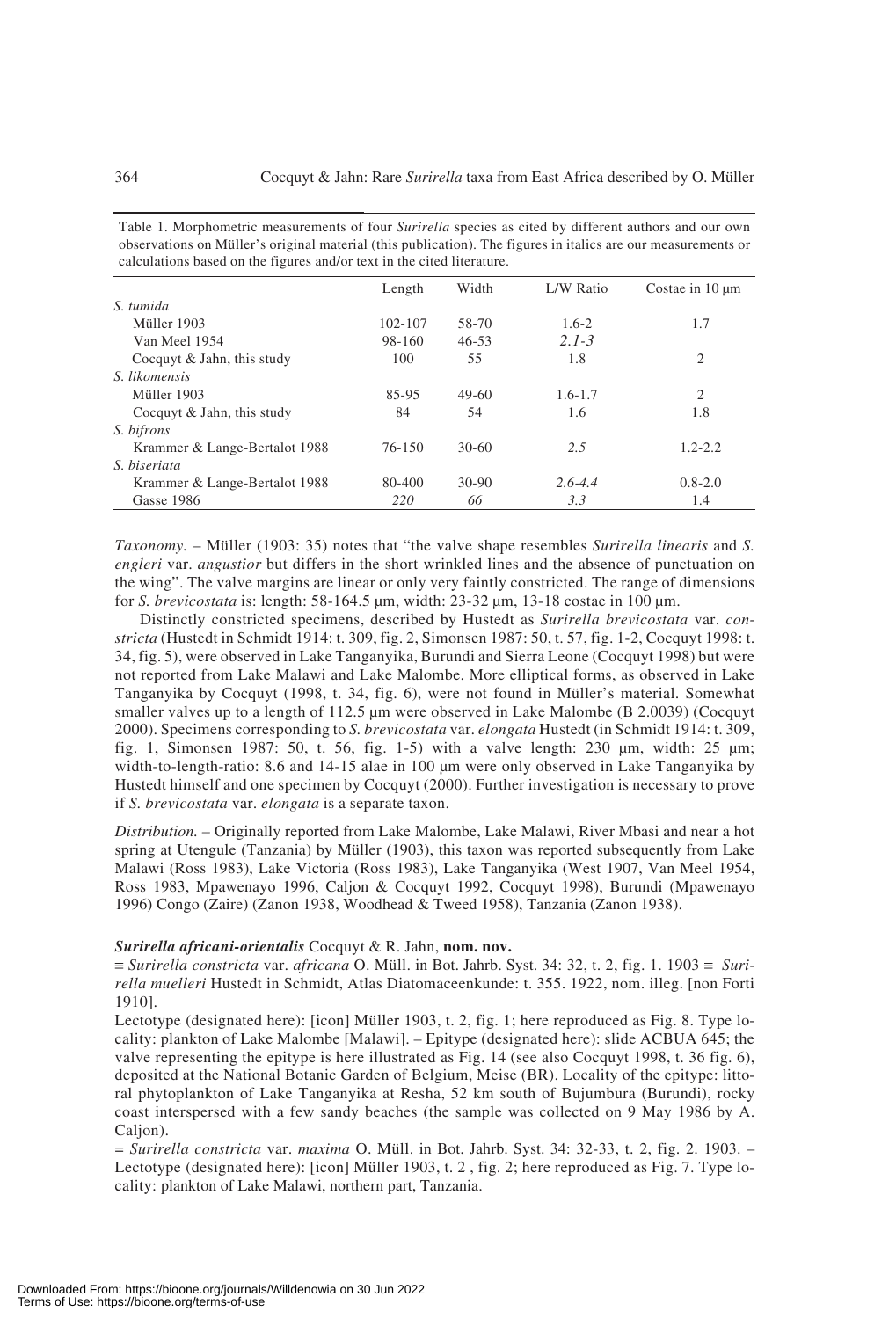

Fig. 6, 11: *Surirella brevicostata,* Müller's published drawing (1903: t. 2, fig. 9) (6), lectotype of *S. brevicostata* [slide B 400 040 181] (11); 7-10, 12-14: *S. africani-orientalis*, lectotype of the synonym *S. constricta* var. *maxima* [Müller's published drawing (1903, pl. 2, fig. 2)] (7), lectotype of *S. africani-orientalis* [Müller's published drawing (1903: t. 2, fig. 1) of the synonym *S. constricta* var. *africana*] (8), specimens from Lake Tanganyika (9-10, 13), epitype of *S. africani-orientalis* [slide ACBUA 645, BR] (14). – Scale bars  $= 10 \mu m$ .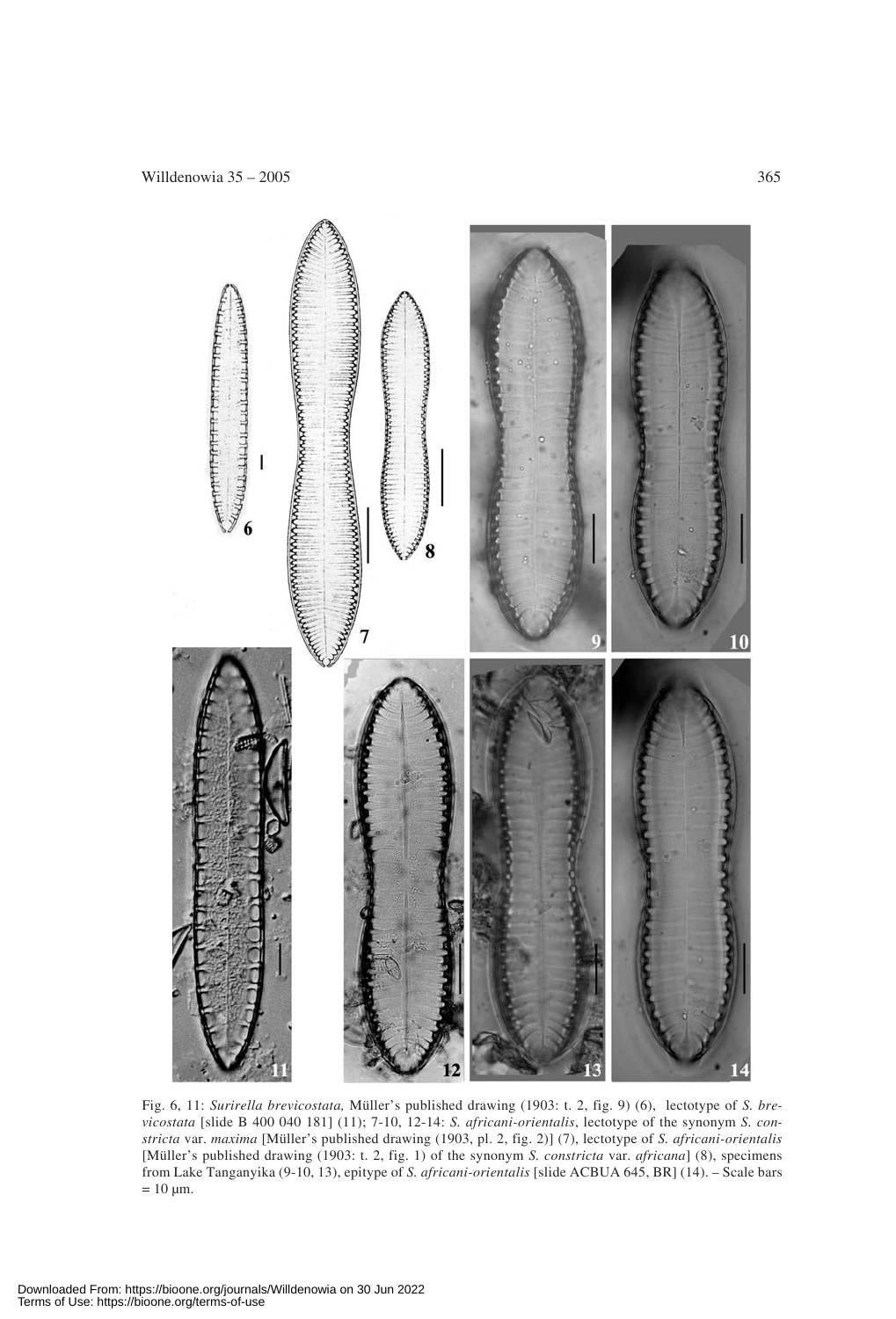*Note.* – Because *Surirella africana* Leud.-Fortm. has been validated for a marine diatom from the Cape Verde Islands (Silva 1997-) and because Hustedt's substitute name is a later homonym of *S. muelleri* Forti (1910), a new name had to be chosen for *S. constricta* var. *africana* at species rank.

Translated into English, Müller's description of *Surirella constricta* var. *africana* reads (1903: 32): "Valves sole-shaped with rounded, cuneate poles, margins strongly constricted in the middle. Costae 2 in 10 μm, very finely punctuated, in the middle straight, becoming divergent near the poles, small alae near the margins without distinct wing projection. Pseudoraphe a continuous line. Length 200-272 μm, width smallest 32-33 μm, largest 40-43 μm. Width-to-length ratio 1:6.1-8. – Lives in the plankton of Lake Malombe (40-41)."

Emended species description (Fig. 8-10, 12-14): Valves isopolar with rounded, cuneate poles. Margins strongly constricted in the middle. Costae very finely punctuated, straight in the middle and becoming divergent near the poles. Small alae near the margins without distinct wing projection. Pseudoraphe distinct as a continuous line. Length: 135-413 μm, 30-50 μm width in the constricted part, 35-66 μm in the broadest part of the valve.

*Typification.* – Since no specimen was found, the lectotype is Müller's illustration.

*Taxonomy.* – Müller (1903: 32) mentions the resemblance with *Surirella rattrayi* A. W. F. Schmidt, but *S. africani-orientalis* differs from *S. rattrayi* in its weakly developed costae, which are wider spaced, and in its more distinct wing projection. Noteworthy is that the dimensions of the specimens observed in Lake Tanganyika (Cocquyt 1998) are smaller than the dimensions given by Müller: length: 135-190 μm; width: 30-45 μm, 35-37 μm in the constricted part; 18-21 alae in 100 μm.

*Surirella constricta* var. *maxima* is here treated as a heterotypic synonym. Translated into English, Müller's description reads (1903: 32-33): "Valves as var. *africana*. Costae 1.8 in 10 μm, medium strong, finely punctuated, with strong alae without distinct wing projection. Length 413 μm, width smallest 50 μm, largest 66 μm. Width-to-length ratio 1: 8.2. – Lives in the plankton of Lake Nyassa [Lake Malawi] (18)." This taxon was only reported from one sample by Müller, which is missing in the samples from East Africa at Berlin. No specimens of this taxon were observed in any other material. The only illustration existing of this taxon is the drawing given by Müller (1903). In our view, Müller's var. *maxima* represents just a large cell within the range of his var. *africana.*

*Distribution. –* Besides Lake Malombe (Müller 1903) *Surirella africani-orientalis* was reported (under the name *S. constricta* var. *africana*) from Lake Malawi (Van Meel 1954), Lake Victoria (Wołoszyńska 1914, Van Meel 1954), Lake Tanganyika (West 1907, Van Meel 1954) and Tanzania (Zanon 1938). Woodhead & Tweed (1958) reported this taxon (as *S. constricta* var. *africana*) from Congo, but two years later (Woodhead & Tweed 1960) they stated that this report is erroneous. Under the name *S. constricta* var. *maxima* it was only mentioned from Lake Malawi (Müller 1903, Van Meel 1954). It was reported under the name *S. muelleri* Hustedt (non Forti) in Lake Malawi and Lake Tanganyika (Hustedt in Schmidt 1922, Hustedt 1942, Van Meel 1954, Cocquyt 1991, 1998, Cocquyt & al. 1991).

*Surirella linearis* var. *elliptica* O. Müll. in Bot. Jahrb. Syst. 34: 30, t. 1, fig.10. 1903; additional figure in Schmidt, Atlas Diatomaceenkunde: t. 245, fig. 11-12. 1904.

Lectotype (designated here): slide B 400 040 182 (here illustrated as Fig. 16). Type locality: Lake Malombe after discharge of Lake Malawi, Malawi (sample 2.0039).

Translated into English, Müller's description reads (1903: 30): "As *S. linearis* ( 2.2-2.5 costae in 10 μm, not reaching the pseudoraphe, without wing projection) but broader elliptic with cuneate poles. Length 60-103 μm, width 20-27 μm. Width-to-length ratio 1:3.8-4.8. – Lives in the plankton of Lake Nyassa [Lake Malawi] near Langenburg (7-8), in the plankton of the river Baka, Konde-Land (32), in the Uluguru mountains, on gneiss washed with water at an altitude of 1000 m (50); in Lake Malombe (37, 39)."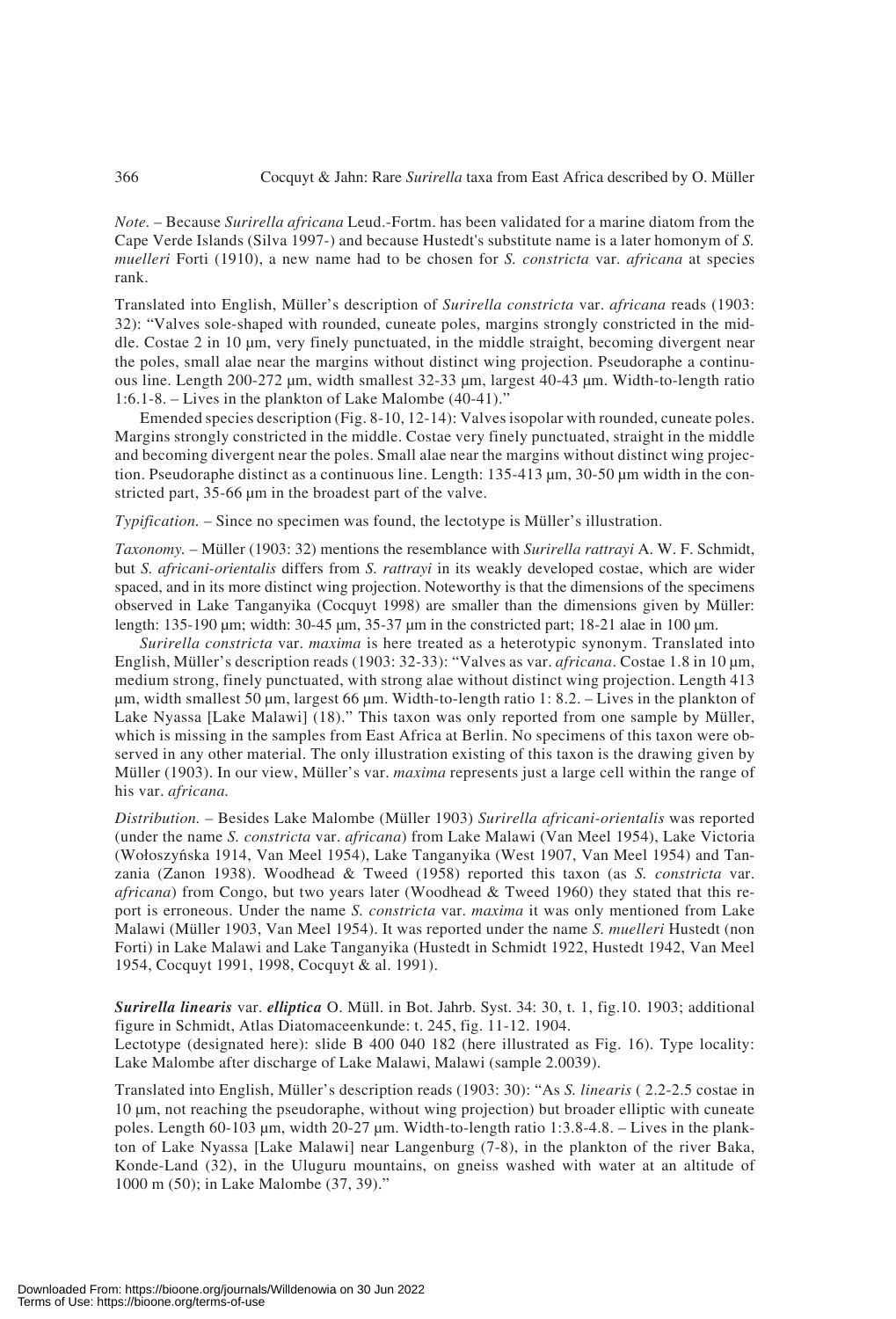*Typification.* – The valve in Fig. 16 fits the description given by Müller: length; 92.5 μm, width: 24 μm, width-to-length ratio: 1:3.9, 2.5 costae in 10 μm. Müller observed one frustule with double valve construction.

*Taxonomy.* – Since the type of *Surirella linearis* W. Sm. was not studied, we are not certain if this taxon actually is a variety of *S. linearis*.

*Distribution.* – This taxon was also reported from Congo (Zaire) (Zanon 1938, Woodhead & Tweed 1958), Kenya (Bachmann 1938, D'Hollander 1976), Lake Malawi (Van Meel 1954) and Lake Malombe (Van Meel 1954).

*Surirella margaritacea* O. Müll. in Bot. Jahrb. Syst. 34: 37, t. 2, fig. 12. 1903; additional figure in Schmidt, Atlas Diatomaceenkunde: t. 245, fig. 7. 1904.

Lectotype (designated here): slide B 400 040 183 (the valve representing the lectotype is here illustrated as Fig. 21). Type locality: River Songwe [Tanzania] (sample B 2.0036).

Translated into English, Müller's description reads (1903: 37): "Valves ovoid, with rounded apical pole, cuneate terminal pole. Costae composed of two rows of regularly placed spines (pearls), not reaching the pseudoraphe, building up short furrows near the margins. Pseudoraphe narrow, lanceolate. Length 46-55 μm, width 26 μm. – Lives in the river Songwe (36), in the plankton of Lake Nyassa [Lake Malawi] near Langenburg (59)."

*Typification.* – The dimensions of the valve in Fig. 21 are somewhat smaller than the range given by Müller, length 44 μm, width 24 μm; the number of costae is somewhat higher, 4.1 in 10 μm than in Müller's drawing (3.7 in 10 μm). Therefore the new range for the species should be: length: 44-55 μm; width: 21-26 μm; 3.4-4.1 alae in 10 μm.

*Distribution.* – Rarely observed in the samples from River Songwe and Lake Malawi (Müller 1903, Hustedt 1942, Ross 1983). In Lake Tanganyika it was observed only twice (Cocquyt 1998: t. 56, fig. 5), another report is from Lake Victoria (Ross 1983).

#### *Surirella panganiensis* O. Müll. in Bot. Jahrb. Syst. 34: 257-258, fig. 3-4. 1904.

Lectotype (designated here): [icon] Müller 1904, fig. 3; here reproduced as Fig. 22; see also Fig. 23 (Müller's fig. 4) in girdle view. Type locality: Rufidji (Usambara-Usagara region) Pangani rapids.

Translated into English, Müller's description reads (1904: 257-258): "Valves sole-shaped, with bluntly rounded poles, margins strongly constricted in the middle. Costae 1-1.2 in 10 μm, faint, not reaching the pseudoraphe, divergent near the poles. Near the margins alae, without distinct wing projection. In between two costae 1-3 points near the margin. Pseudoraphe indistinct, somewhat widened, straight. Girdle view broad linear with straight poles and rounded angles, strongly constricted in the middle. Wings medium high, very constricted, fenestrae broad, 1-3 smaller ones in between two long tubes. Valve length 90-107 μm, broadest width 24-28 μm, smallest 17-21 μm. Girdle view largest width 41-45 μm, smallest 34-38 μm. – Lives in the river Rufidji (Usambara -Usagara region) Pangani rapids, 250 m above see level (51)."

*Typification.* – Since the sample 51 (Müller 1903) with the date: "9 November 1898" and the text "Usambara-Usagara region, leg. W. Goetze. Rufidji, Pangani-rapids, water near the border of the river, 250 m asl" is missing, Müller's illustration has to serve as lectotype. No epitype can be designated here as no valves were found in any other sample.

*Taxonomy.* – Müller remarks: "This *Surirella* species is related to *S. rattrayi* A. Schmidt (1875, Tafel 23, 18-21), but differs in its particular structure of the wings, which I did not observe in any other species. 1-3 irregular shorter and narrower tubes are inserted between two long and proportional broader tubes. In valvar view these shorter tubes look like points near the margin and in between the costae. These tubes as well as the longer ones are connected with the canal raphe on the girdle side. This taxon is rare".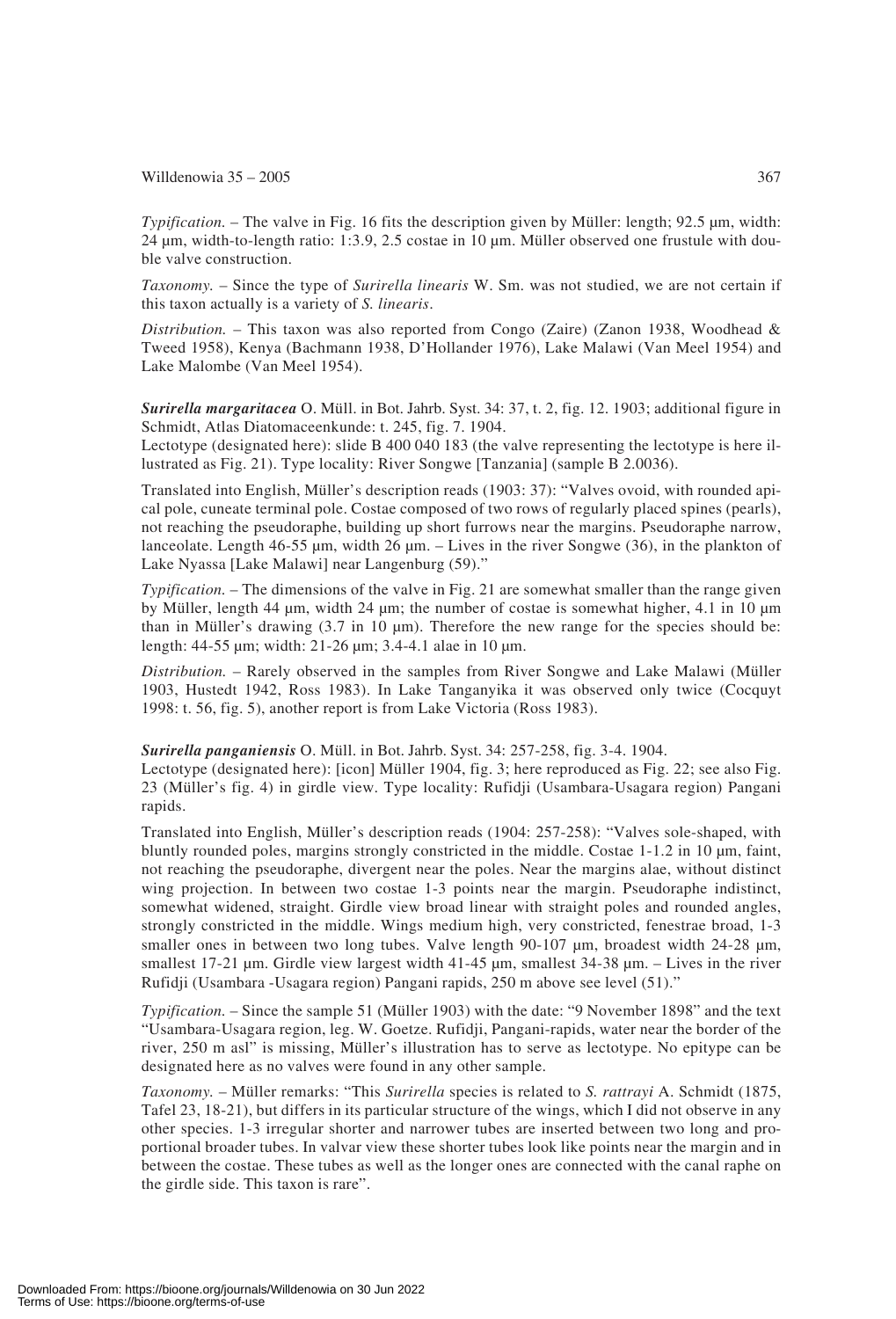

Fig. 15-19: *Surirella linearis* var. *elliptica,* Müller's published drawing (1903: t. 1, fig. 10) (15), lectotype [slide B 400 040 182] (16), other specimens from Lake Malombe (17-19); 20-21: *S. margaritacea,* Müller's published drawing (1903: fig. 12) (20), lectotype [slide B 400 040 183] (21); 22-23: *S. panganiensis,* lectotype [Müller's published drawing (1904: fig. 3)] (22), Müller's published drawing (1904: fig. 4) (23); 24: *S. turbo,* lectotype [Müller's published drawing (1903: t. 2, fig. 8)]. – Scale bars = 10 μm.

Van Landingham (1978: 3859) put this taxon in synonymy with *Surirella rattrayi* A. W. F. Schmidt, described from the river Demerara, America (Schmidt 1875). The specimens referred to as *S. rattrayi* by Wolle (1890: t. 69, fig.10), De Toni (1892: 5) and Boyer (1927: 543) therefore should be checked.

*Distribution.* – No other reports from Africa.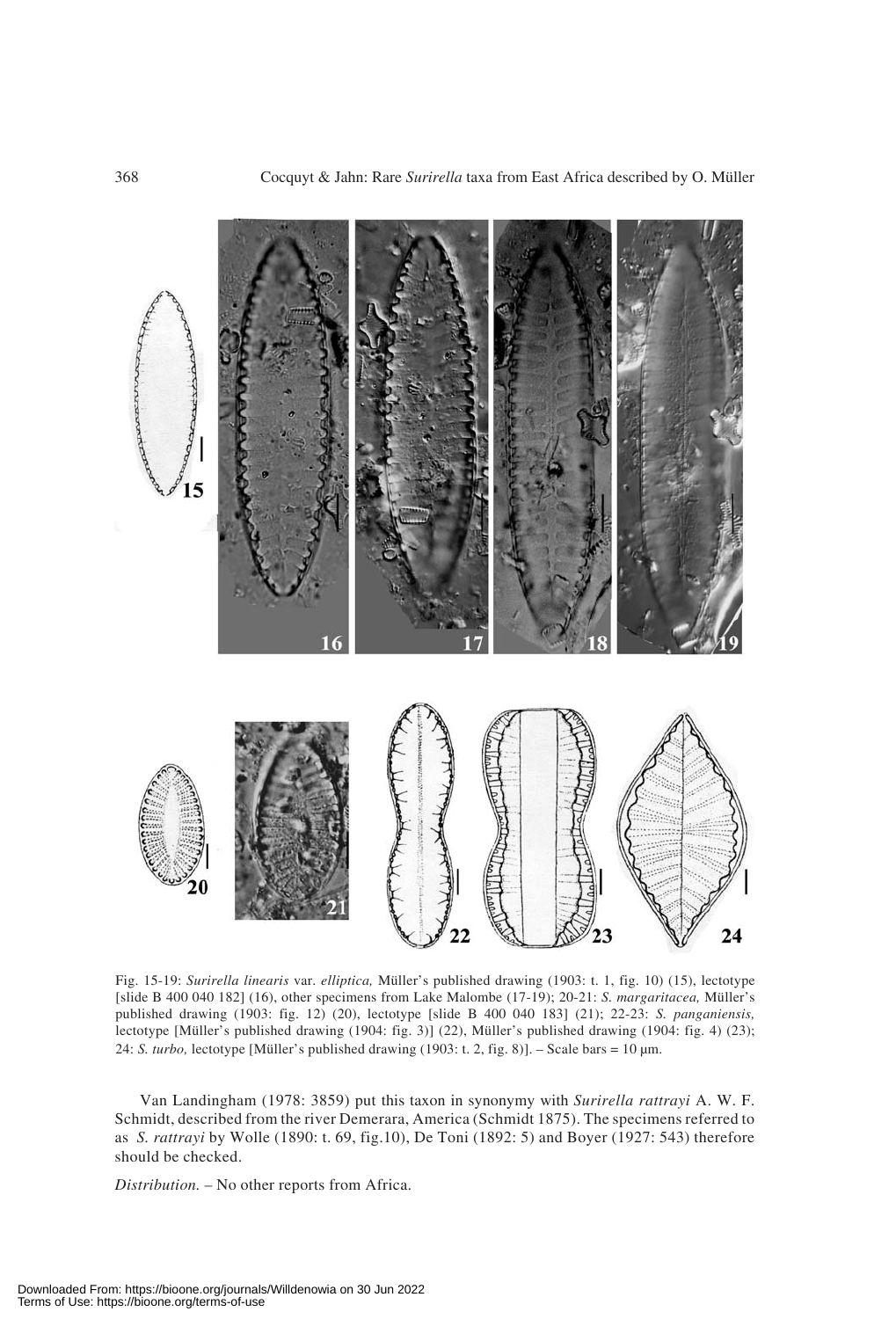*Surirella turbo* O. Müll. in Bot. Jahrb. Syst. 34: 34, t. 2, fig. 8. 1903; additional figure in Schmidt, Atlas Diatomaceenkunde: t. 246, fig. 9. 1904.

Lectotype (designated here): [icon] Müller 1903, t. 2, fig. 8; here reproduced as Fig. 24. Type locality: Lake Malawi, near Island of Likoma (sample B 2.0025).

Translated into English, Müller's description reads (1903: 34): "Valves broadly lanceolate with strongly widened, acute poles. Costae in star-shaped bundles composed of 2-5 punctuated lines, arising from the pseudoraphe, strongly divergent towards the poles. Stronger punctuated, undulated alae near the margins, which are not reaching the margin in the middle. Pseudoraphe a continuous line. Length 93 μm, width 51 μm. Width-to-length ratio 1: 1.82. – Lives in Nyassa [Lake Malawi] near Likoma at 333 m depth (25)."

*Taxonomy.* – This elegant taxon appears to be rare. Müller observed it only once in a sample from 333 m depth near Likoma. It differs in the construction of the costae and alae from all other *Surirella* taxa described by Müller. In the middle part of the valve the costae are not reaching the margin.

*Distribution.* – *Surirella turbo* was further reported from Lake Malawi (Van Meel 1954, Ross 1983) and Lake Victoria (Wołoszyńska 1914, Ross 1983).

#### **Conclusion**

The eight taxa discussed above are all rare endemics of East and perhaps Central Africa. *Surirella panganiensis* has even only been found at its type locality in 1898 (Table 2), a case similar to *S. capensis* Ehrenb. ex Cocquyt & R. Jahn, which so far has only been reported from the time of its finding in 1843 (Ehrenberg 1854) at its type locality in South Africa (Cocquyt & Jahn 2005). Although there has been renewed taxonomic interest in the diatoms starting in the 1980's, after the survey by Van Meel (1954), who had summarized all algal reports for Central and East Africa up to then, only few re-findings were made. Even in the intensively studied Lake Tanganyika (e.g. Cocquyt 1998) only *S. brevicostata* was regularly observed in the northern basin (Cocquyt 2000), whereas *S. africani-orientalis* and *S. margaritacea* were only sporadically reported (Cocquyt 1998). For Lake Victoria *S. margaritacea* and *S. turbo* were reported (Ross 1983). In contrast, the presence of *S. likomensis* in Sierra Leone (Woodhead & Tweed 1960) as

Table 2. Geographic distribution of the discussed eight *Surirella* taxa based on literature data (Bachmann 1938, Caljon & Cocquyt 1992, Cocquyt 1991, 1998, Cocquyt & al. 1991, D'Hollander 1976, Hustedt in Schmidt 1922, Hustedt 1942, Mpawenayo 1996, Müller 1903, 1904, Ross 1983, Van Meel 1954, West 1907, Wołoszyńska 1914, Woodhead & Tweed 1958, 1960, Zanon 1938)

|                            | Lake Malawi | Tanganyik<br>Lake | Lake Victoria | Lake Malomba | Tanzania | Kenya      | Burundi  | Congo     | cone<br>Sierra L |
|----------------------------|-------------|-------------------|---------------|--------------|----------|------------|----------|-----------|------------------|
| S. tumida                  | $\times$    |                   | $\times$      | $\times$     | $\times$ |            |          |           |                  |
| S. likomensis              | $\times$    |                   |               | $\times$     |          |            |          |           | $\times$ ?       |
| S. brevicostata            | $\times$    | $\times$          | $\times$      | $\times$     | $\times$ |            | $\times$ | $\times$  |                  |
| S. africani-orientalis     | $\times$    | $\times$          | $\times$      | $\times$     | $\times$ |            |          |           |                  |
| S. linearis var. elliptica | $\times$    |                   |               | $\times$     | $\times$ | $\times$ ? |          | $\times?$ |                  |
| S. margaritacea            | $\times$    | $\times$          | $\times$      |              | $\times$ |            |          |           |                  |
| S. panganiensis            |             |                   |               |              | $\times$ |            |          |           |                  |
| S. turbo                   | $\times$    |                   | $\times$      |              |          |            |          |           |                  |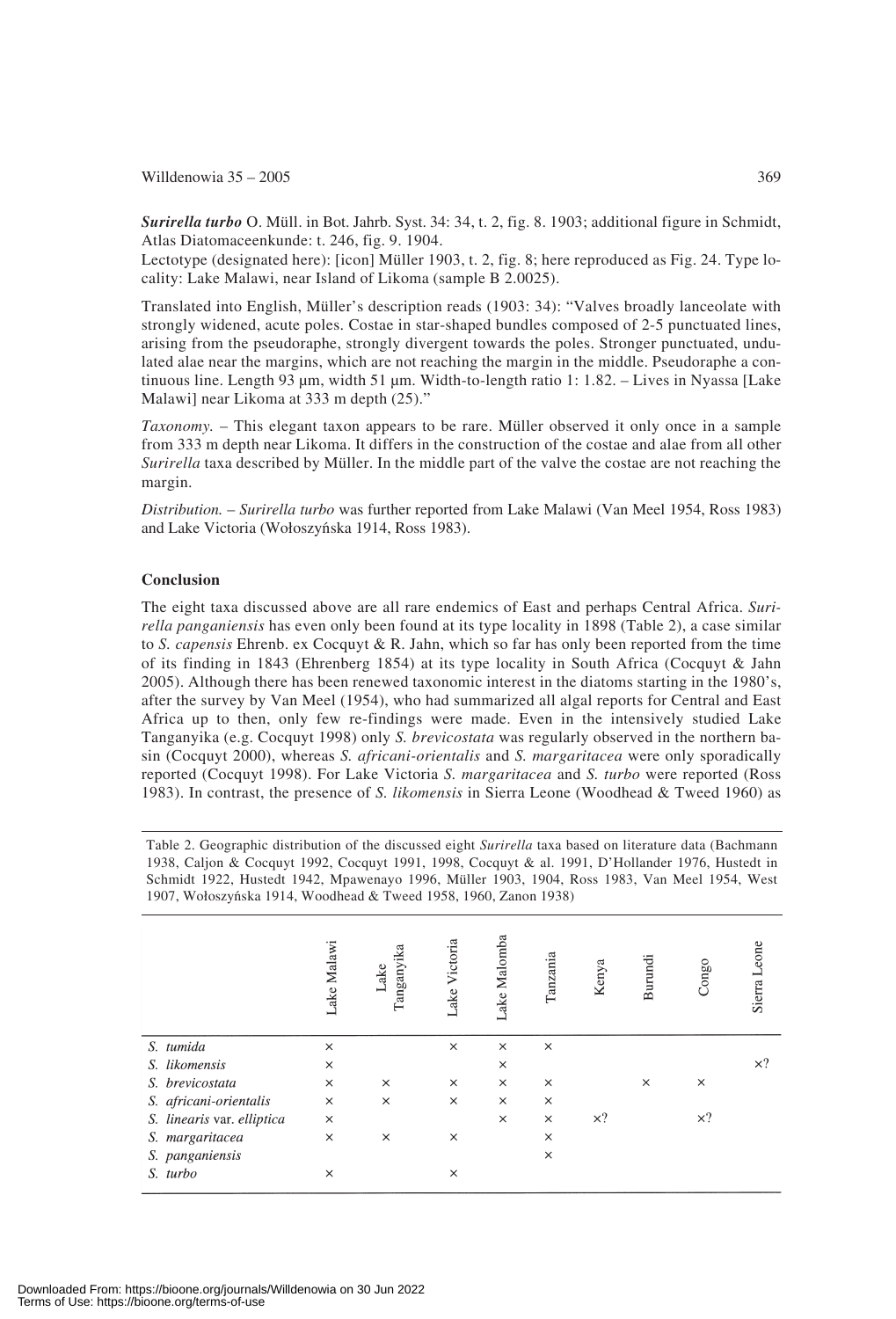well of *S. linearis* var. *elliptica* in Congo (Zanon 1938) and on Mt Kenya (D'Hollander 1976) is doubtful and must be re-investigated. This is, however an almost impossible task as the material is not available anymore and the current habitat probably has changed too much to harbour these rare *Surirella* taxa.

It is fortunate that Müller's historical material is still available and enables us to lectotypify his names and re-evaluate his taxa, many of which had been sunk into synonymy by contemporary and later researchers. In this, our first paper on Müller's species described from central East Africa, we have found that Müller's taxon concept was similar to our current concept as his varieties are separate taxonomic entities, which we today would define as species. The formae, on the other hand, are often only illustrating the extreme ends of the variability within a taxon.

In addition, these historical samples of lakes and rivers of East Africa, which are some of the earliest from this region, can also serve as a baseline for an evaluation of biogeography and biodiversity changes and contribute to our understanding of diatom endemism.

### **Acknowledgements**

The authors wish to thank Wolf-Henning Kusber for helpful discussions on nomenclatural issues and the reviewers Pierre Compère (Meise) and Horst Lange-Bertalot (Frankfurt am Main) for valuable comments. The authors gratefully acknowledge the financial support by the EU Project SYNTHESYS, which enabled them to work on their cooperative lectotypification of Müller's names of taxa at the BGBM. Their cooperation in the Ehrenberg Collection was financed through the AlgaTerra Project by the German Federal Ministry of Education and Research, BMBF (Grant No. 01 LC 0026) within the BIOLOG program.

#### **References**

- Bachmann, H. 1938: Beiträge zur Kenntnis des Phytoplanktons ostafrikanischer Seen. Mission Scientifique l'OMO. – Hydrobiologia **8:** 119-140.
- Boyer, C. S. 1927: Synopsis of North American Diatomaceae. Proc. Acad. Nat. Sci. Philadelphia **79:** 229-583.
- Caljon, A. G. & Cocquyt, C. 1992: Diatoms from surface sediments of the northern part of Lake Tanganyika. – Hydrobiologia **230:** 135-156. [CrossRef]
- Cocquyt, C. 1991: Epilithic diatoms from thrombolitic reefs of Lake Tanganyika. Belg. J. Bot. **124:** 102-108.
- 1998: Diatoms from the Northern Basin of Lake Tanganyika. Biblioth. Diatomol. **39.**
- 2000: A light and scanning electron microscopic investigation of *Surirella brevicostata* O. Müller *(Bacillariophyceae)* an endemic tropical African diatom. – Syst. Biogeogr. Pl. **70:** 245-254.
- , Caljon, A. & Vyverman, W. 1991: Seasonal and spatial aspects of phytoplankton along the north-eastern coast of Lake Tanganyika. – Ann. Limnol. 27: 215-225.
- & Jahn, R. 2005: *Surirella capensis* Ehrenberg ex Cocquyt et R. Jahn a rare diatom species from South Africa. – Cyptog. Algol. **26:** 149-153.
- , Vyverman, W. & Compère, P. 1993: A checklist of the algal flora of the East African Great Lakes: Lake Malawi, Lake Tanganyika and Lake Victoria. – Scripta Bot. Belg. **8:** 1-56.
- De Toni, G. B. 1892: Sylloge algarum omnium hucusque cognitarum. 2. *Bacillarieae.* Sectio II, *Pseudoraphideae.* – Patavii.
- D'Hollander, E. 1976: Algologische studie van enkele hooggebergtemeren op Mount Kenya. Thesis, Ghent University.
- Ehrenberg, C. G. 1854: Mikrogeologie. Das Erden und Felsen schaffende Wirken des unsichtbar kleinen selbstständigen Lebens auf der Erde. – Leipzig.
- Forti, A. 1910: Contribuzioni diatomologiche. 11. Elenchi preventive delle specie contenute in alcune depositi terziari italiana. – Atti Reale Inst. Veneto Sci., Lett. Arti **69:** 1303-1318.